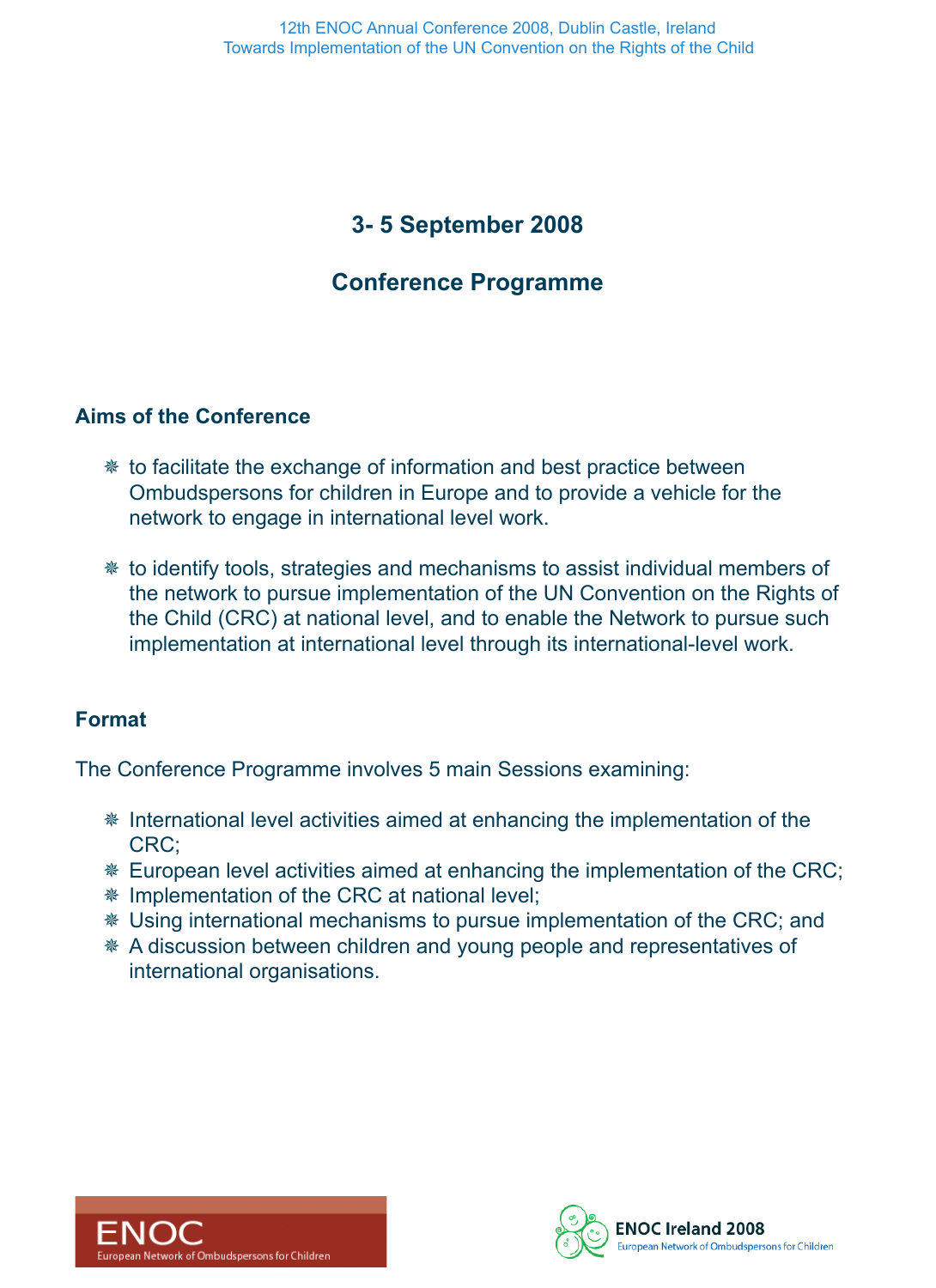12th ENOC Annual Conference 2008, Dublin Castle, Ireland Towards Implementation of the UN Convention on the Rights of the Child

|                 | <b>Arrival of participants</b>                                                                                                                                                             | <b>Tuesday 2 September 2008</b>         |  |  |  |
|-----------------|--------------------------------------------------------------------------------------------------------------------------------------------------------------------------------------------|-----------------------------------------|--|--|--|
| $19.00 - 21.00$ | Reception at the Ombudsman for Children's Office                                                                                                                                           |                                         |  |  |  |
|                 | <b>Conference Day 1</b>                                                                                                                                                                    | <b>Wednesday 3 September</b>            |  |  |  |
| $8.00 - 9.00$   | <b>Registration of Participants</b>                                                                                                                                                        |                                         |  |  |  |
| $9.00 - 10.00$  | <b>Opening Session</b>                                                                                                                                                                     |                                         |  |  |  |
|                 | Chair: Xavier Bonal Sarró, Deputy Ombudsman for Children's Rights of Catalonia<br>and Chair of ENOC                                                                                        |                                         |  |  |  |
|                 | Welcome from Emily Logan, Ombudsman for Children, Ireland<br>Brief updates on activities from ENOC members                                                                                 |                                         |  |  |  |
| $10.00 - 10.25$ | Address by Her Excellency Mary McAleese, President of Ireland                                                                                                                              |                                         |  |  |  |
| $10.25 - 10.45$ | Coffee break                                                                                                                                                                               |                                         |  |  |  |
| $10.45 - 11.15$ | Continuation of updates                                                                                                                                                                    |                                         |  |  |  |
| $11.15 - 12.00$ | Annual review of ENOC activities: Xavier Bonal Sarró                                                                                                                                       |                                         |  |  |  |
| $12.00 - 12.30$ | Key note speech: Yanghee Lee, Chair of the UN Committee on the Rights of the<br><b>Child</b>                                                                                               |                                         |  |  |  |
| $12.30 - 13.00$ | <b>Discussion</b>                                                                                                                                                                          |                                         |  |  |  |
| $13.00 - 14.00$ | Lunch                                                                                                                                                                                      |                                         |  |  |  |
| $14.00 - 15.00$ | <b>Session 1</b> International level activities aimed at                                                                                                                                   | enhancing the implementation of the CRC |  |  |  |
|                 | Chair: George Moschos, Deputy Ombudsman for Children's Rights, Greece                                                                                                                      |                                         |  |  |  |
|                 | UNICEF activities - general measure of implementation of the CRC and preliminary<br>findings of the research on Ombuds for Children<br>Vanessa Sedletzki, UNICEF Innocenti Research Centre |                                         |  |  |  |
|                 | UN Committee on the Rights of the Child activities                                                                                                                                         |                                         |  |  |  |
|                 | Using the CRC as a legal instrument and the current campaign for a complaints/<br>communications system under the CRC<br>Peter Newell, Adviser to ENOC                                     |                                         |  |  |  |
| $15.00 - 15.30$ | <b>Discussion</b>                                                                                                                                                                          |                                         |  |  |  |
| $15.30 - 16.00$ | Coffee                                                                                                                                                                                     |                                         |  |  |  |



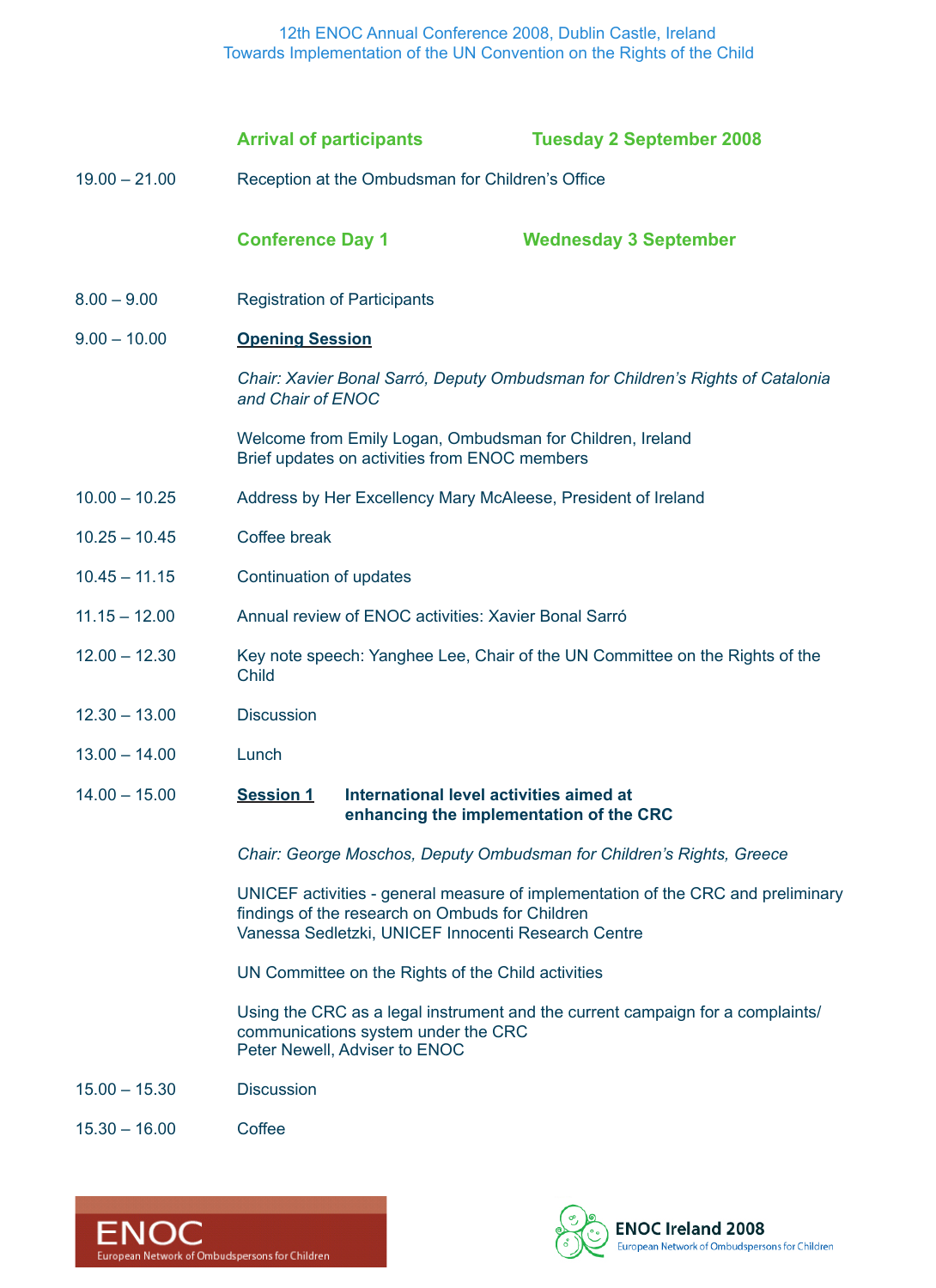#### 16.00 – 17.00 *Session 2* **European level activities aimed at enhancing the implementation of the CRC**

*Chair: George Moschos, Deputy Ombudsman for Children's Rights, Greece*

Council of Europe activities Elda Moreno, Programme Manager, "Building a Europe for and with Children"

Council of Europe Peer to Peer Project and activities of the Commissioner for Human Rights, Julien Attuil, Office of the Commissioner for Human Rights

European Union activities Anna Zito, European Commission

ENOC working group on access to international justice for children Maria Battle, Office of the Children's Commissioner for Wales and Chair of ENOC Working Group

- 17.00 17.30 Discussion
- 17.30 Close of first day
- 19.00 Reception and dinner at the State Apartments, Dublin Castle.



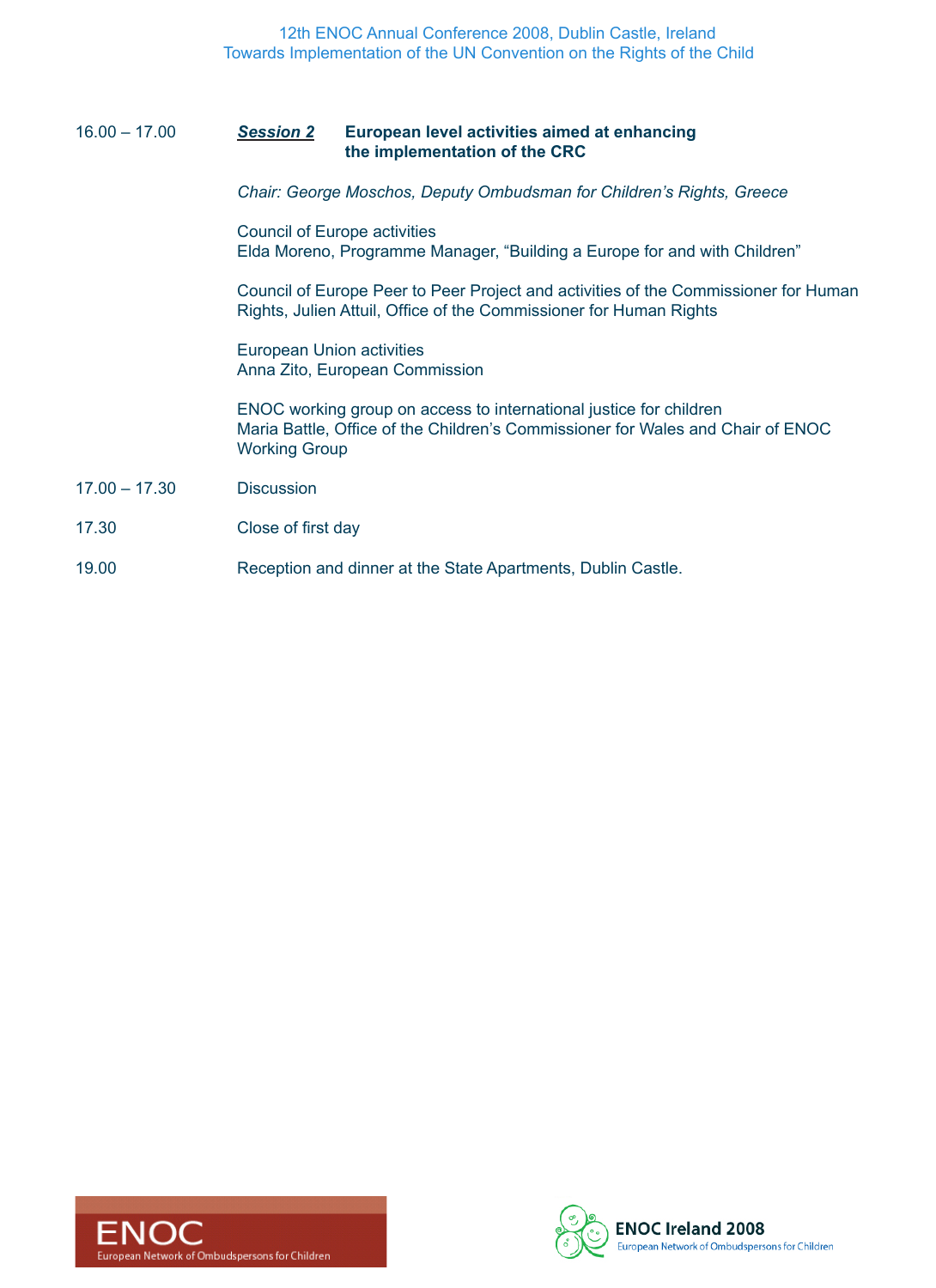12th ENOC Annual Conference 2008, Dublin Castle, Ireland Towards Implementation of the UN Convention on the Rights of the Child

|                 | <b>Conference Day 2</b>                                                                                                                                                                      |                                                                                                       | <b>Thursday 4 September</b> |  |  |
|-----------------|----------------------------------------------------------------------------------------------------------------------------------------------------------------------------------------------|-------------------------------------------------------------------------------------------------------|-----------------------------|--|--|
| $9.00 - 10.00$  | <b>Session 3</b>                                                                                                                                                                             | Implementation of the CRC at national level<br><b>Examples of best practice</b>                       |                             |  |  |
|                 | Chair: Emily Logan                                                                                                                                                                           |                                                                                                       |                             |  |  |
|                 | Presentation from Office of the French Ombudsperson for Children<br>The Big National Consultation "Giving Young People a Say"                                                                |                                                                                                       |                             |  |  |
|                 | Presentation from the Ombudsman for Children in Finland<br>Project by the Finnish, Swedish and Norwegian Ombudsmen to promote the rights of<br>Sami Children - the participation of children |                                                                                                       |                             |  |  |
| $10.00 - 10.30$ | <b>Discussion</b>                                                                                                                                                                            |                                                                                                       |                             |  |  |
| $10.30 - 11.00$ | Coffee                                                                                                                                                                                       |                                                                                                       |                             |  |  |
| $11.00 - 12.30$ | Parallel Workshops 1<br>Focussing on best practice relating to the core principles of the CRC                                                                                                |                                                                                                       |                             |  |  |
|                 | Workshop A<br>Workshop B<br><b>Workshop C</b>                                                                                                                                                | Best interests of the child<br>Non-discrimination<br><b>Right to participate</b>                      |                             |  |  |
| $12.30 - 13.30$ | Lunch                                                                                                                                                                                        |                                                                                                       |                             |  |  |
| $13.30 - 15.00$ | <b>Parallel Workshops 2</b><br>Focussing on best practice relating to the core principles of the CRC                                                                                         |                                                                                                       |                             |  |  |
|                 | Workshop A<br><b>Workshop B</b><br><b>Workshop C</b>                                                                                                                                         | Right to life, survival and development<br>Best interests of the child<br><b>Right to participate</b> |                             |  |  |
| $15.00 - 15.30$ | Coffee                                                                                                                                                                                       |                                                                                                       |                             |  |  |
| $15.30 - 17.00$ | Chair: Kathleen Marshall, Commissioner for Children and Young People, Scotland                                                                                                               |                                                                                                       |                             |  |  |
|                 | <b>Feedback from Workshop Rapporteurs</b>                                                                                                                                                    |                                                                                                       |                             |  |  |
| 17.00           | Close of Day                                                                                                                                                                                 |                                                                                                       |                             |  |  |
| 19.00           | <b>Evening free</b>                                                                                                                                                                          |                                                                                                       |                             |  |  |